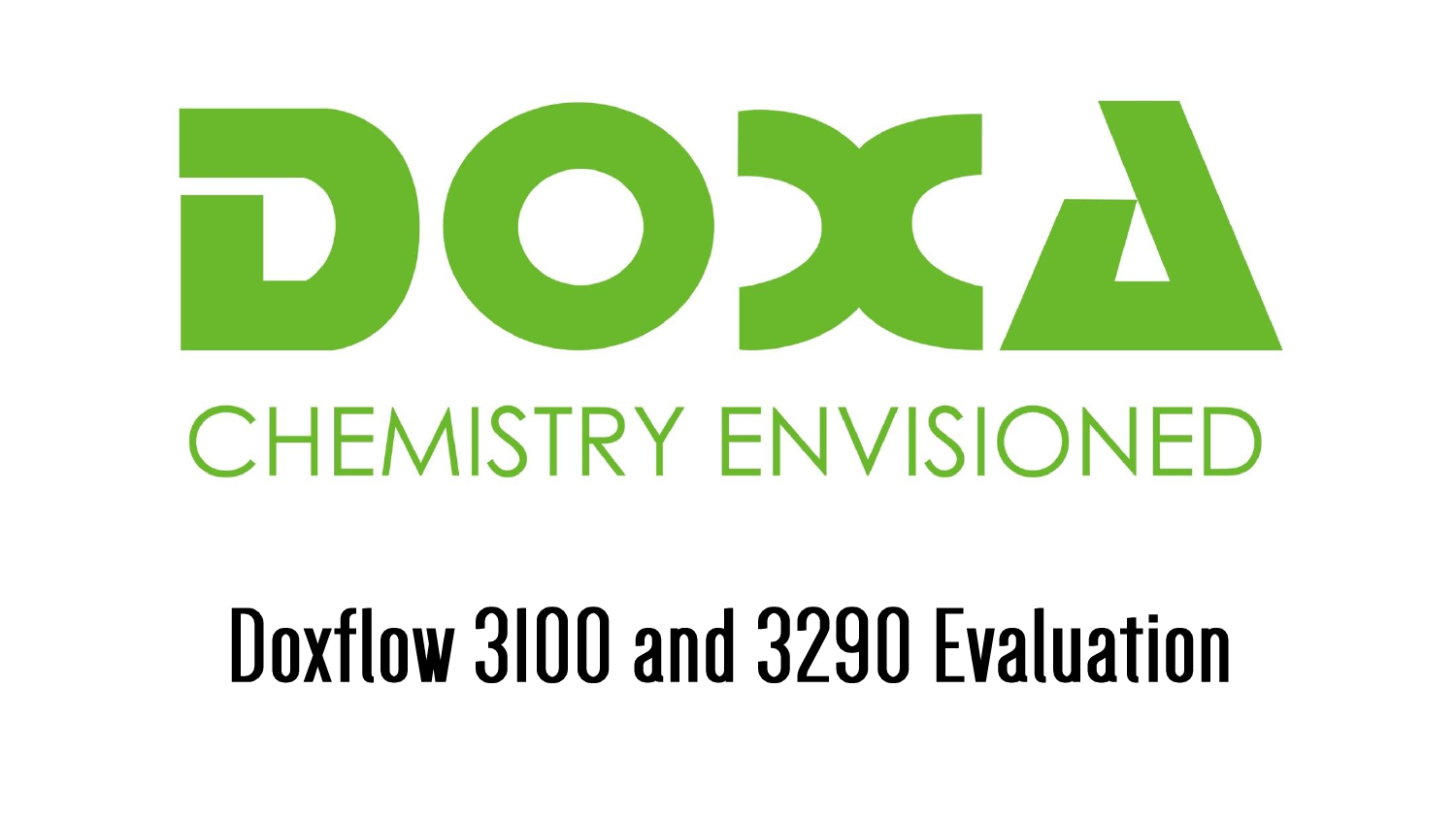#### **Contents**

01

 $\mathbf{0}$ 

03

 $\mathbf{0}$ 

#### Introduction

**Leveling and Transparency Results** 

**Adhesion and Flexibility results** 

**Results and Discussion**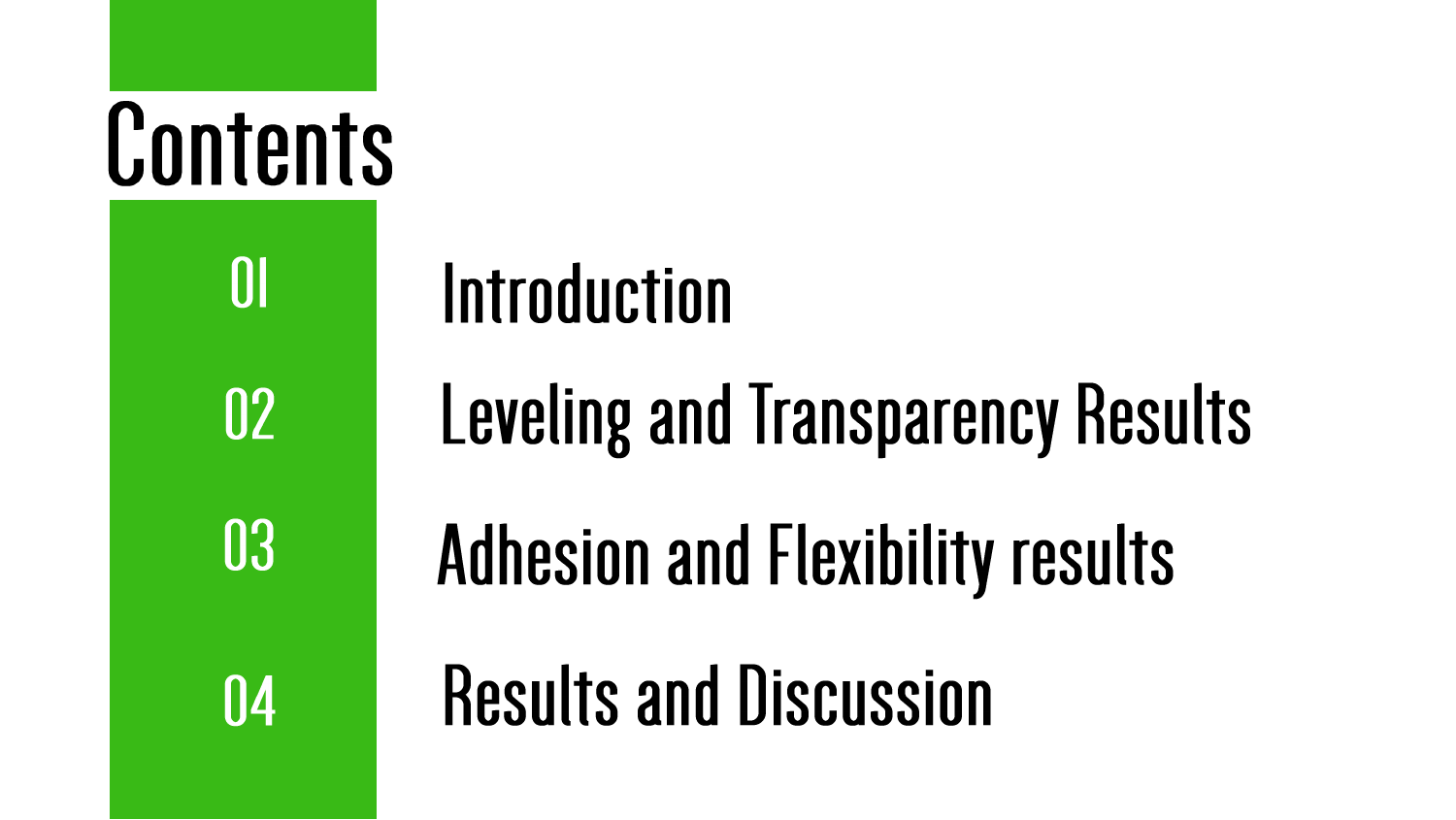- Doxflow 3100 and 3290 are leveling agents for acrylic systems, designed for solvent-based coating systems. They can effectively improve film leveling and smoothness.
- This test shows the effectiveness of Doxflow 3100 and 3290 in the areas of leveling, transparency, adhesion and flexibility in a coil coating system.
- **Our products' performance will be compared with that of a competitor**

#### Introduction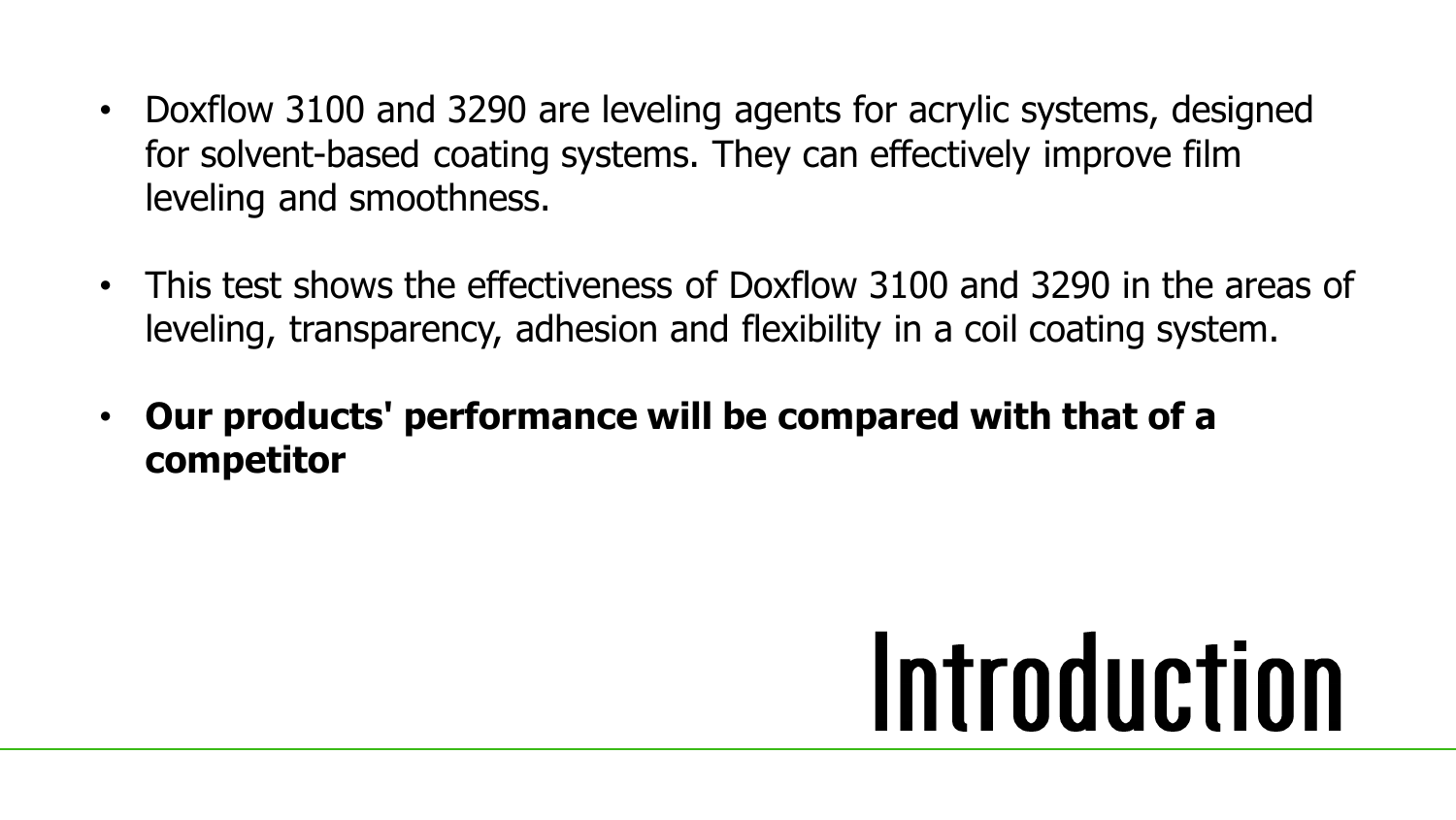#### Doxflow 3100/3290 Evaluation

## **Coil coating system**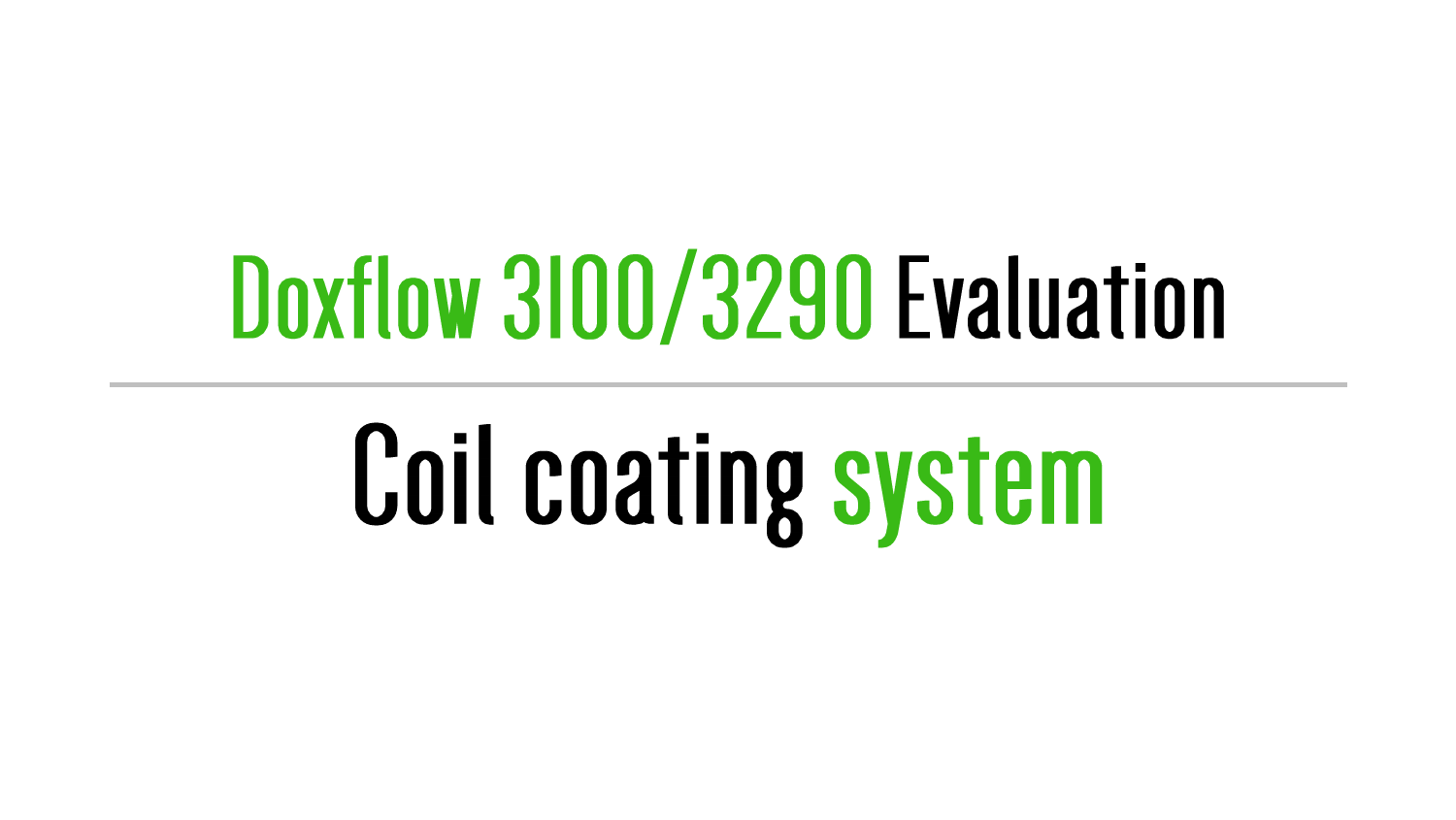| <b>Ingredient</b>     | <b>Brand</b>            |  |  |  |  |  |
|-----------------------|-------------------------|--|--|--|--|--|
| <b>Leveling Agent</b> | Doxflow 3100            |  |  |  |  |  |
|                       | Doxflow 3290            |  |  |  |  |  |
|                       | <b>Competitor Grade</b> |  |  |  |  |  |
| <b>Color Paste</b>    | PK0725A, Houchi         |  |  |  |  |  |
| <b>Resin</b>          | ANO 163, KUO-TAI        |  |  |  |  |  |
| Hardener              | M 27585, KUO-TAI        |  |  |  |  |  |

#### **Test Materials**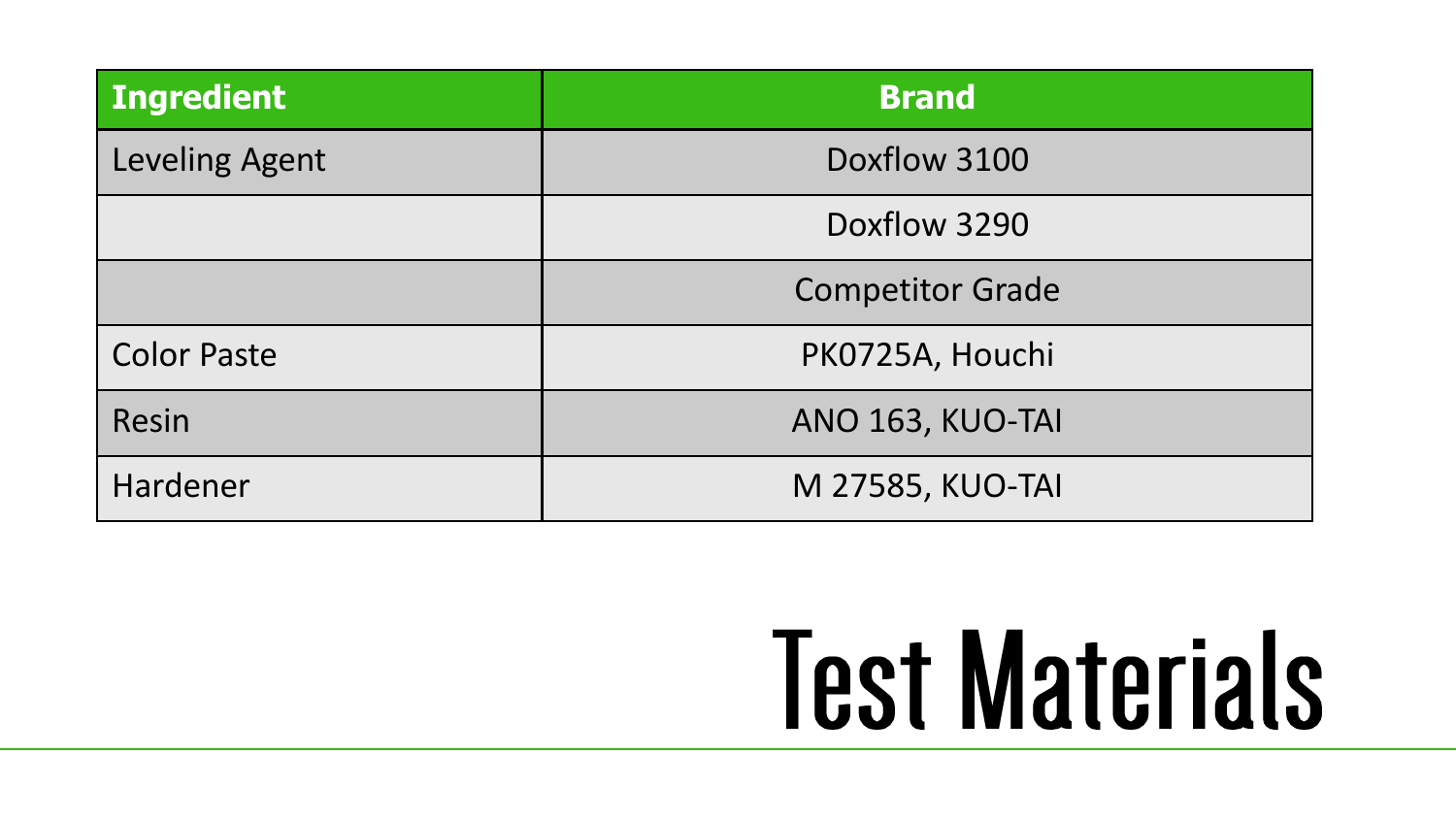| <b>Black coil coating</b><br>formulation | $Wt$ % |      |     |     |     |
|------------------------------------------|--------|------|-----|-----|-----|
| Leveling agent ratio                     | 0.1%   | 0.5% | 1%  | 2%  | 3%  |
| <b>Black color paste</b>                 | 2%     | 2%   | 2%  | 2%  | 2%  |
| Xylene/butyl<br>acetate                  | 33%    | 33%  | 33% | 33% | 33% |
| <b>Hardener</b>                          | 20%    | 20%  | 20% | 20% | 20% |
| <b>Resin</b>                             | 45%    | 45%  | 45% | 45% | 45% |

## **Test Formulation**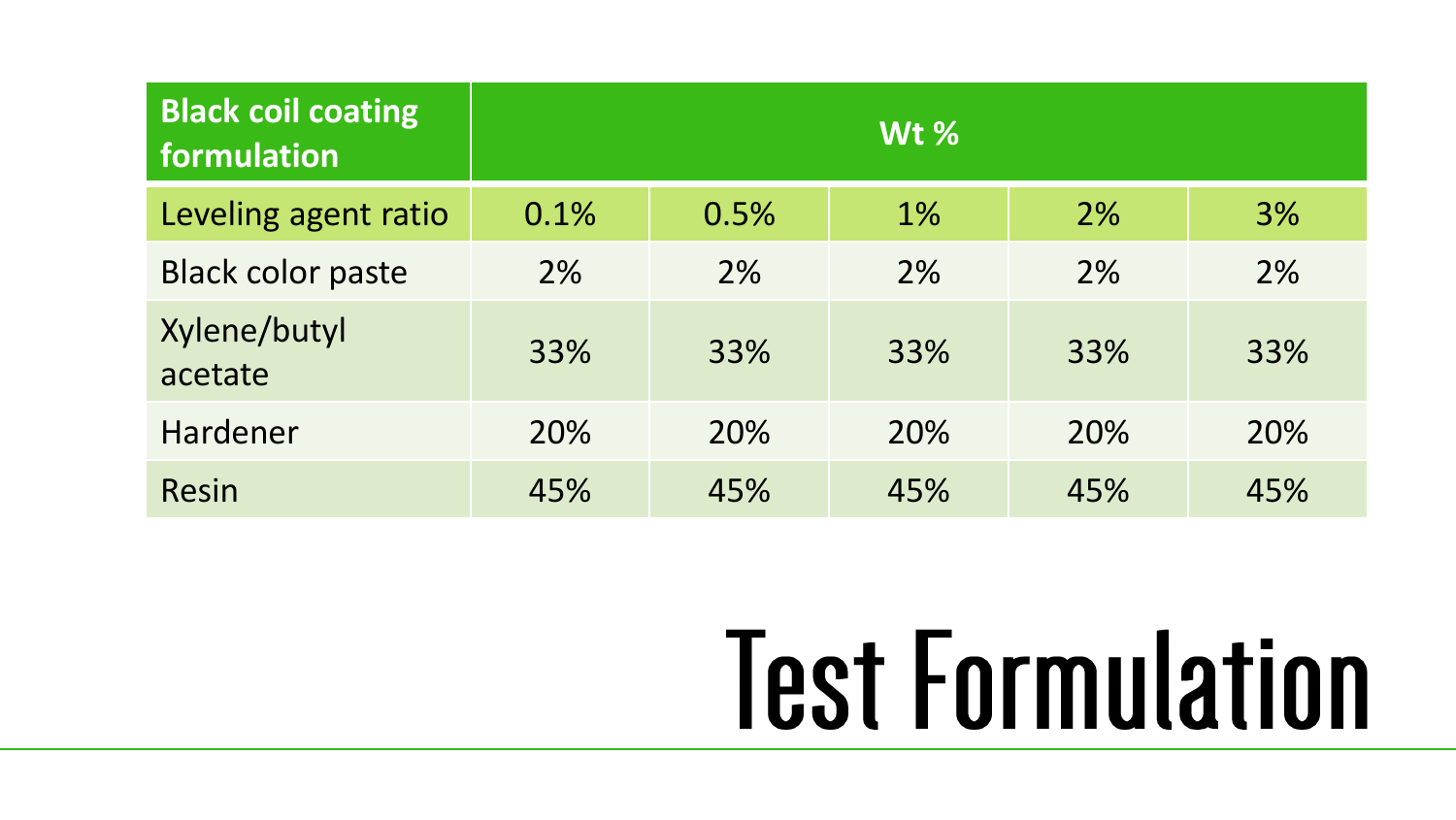| <b>Transparent coil</b><br>coating<br>formulation | Wt % |      |     |     |     |  |
|---------------------------------------------------|------|------|-----|-----|-----|--|
| Leveling agent ratio                              | 0.1% | 0.5% | 1%  | 2%  | 3%  |  |
| Xylene/butyl<br>acetate                           | 33%  | 33%  | 33% | 33% | 33% |  |
| <b>Hardener</b>                                   | 20%  | 20%  | 20% | 20% | 20% |  |
| Resin                                             | 45%  | 45%  | 45% | 45% | 45% |  |

## **Test Formulation**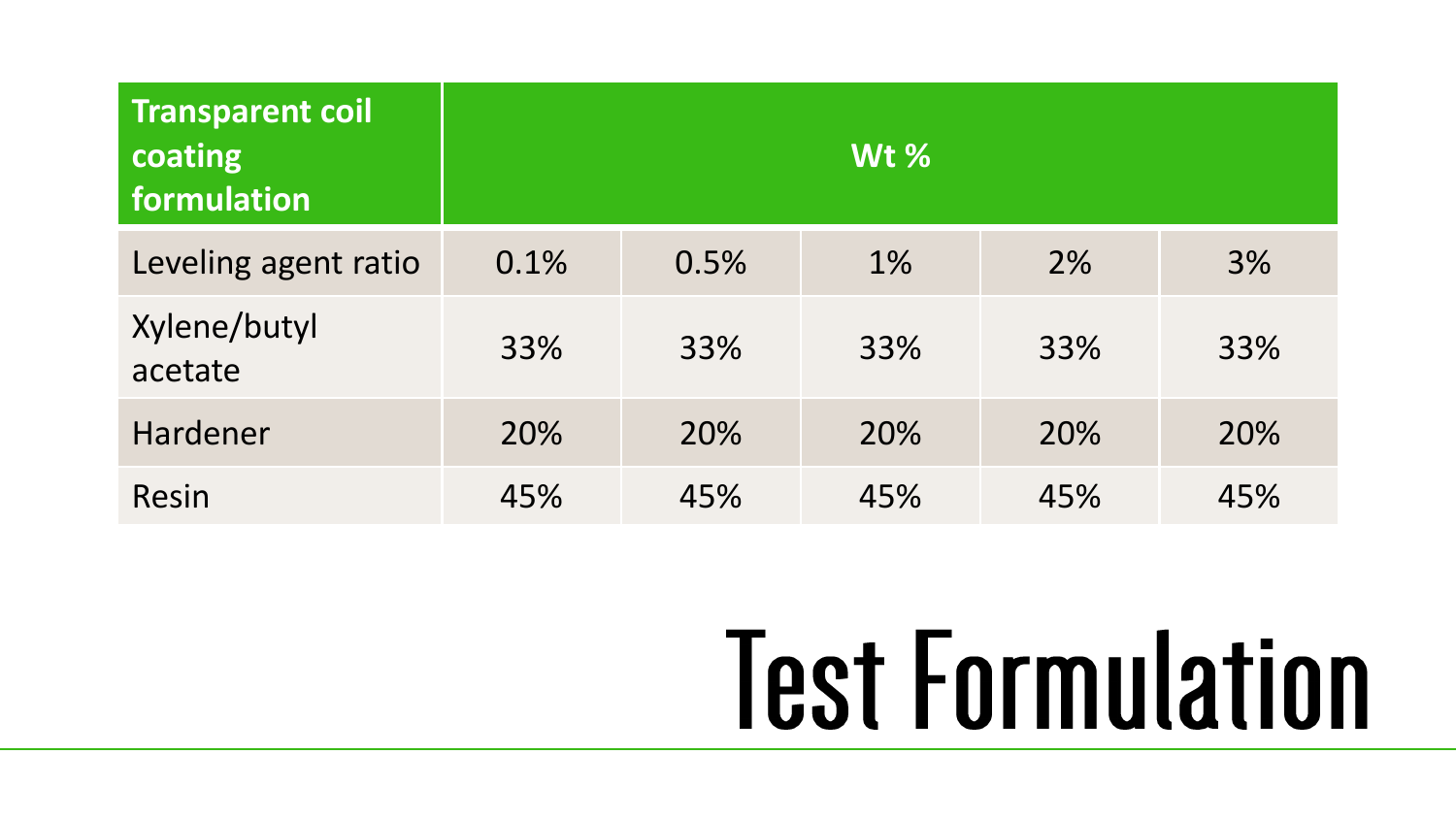- **Prepare coil coating and test transparency (do not add black color paste), leveling, adhesion and flexibility.**
- **Spray on glass and perform transparency test.**
- **Spray on iron plate and test leveling, adhesion and flexibility.**

# Methodology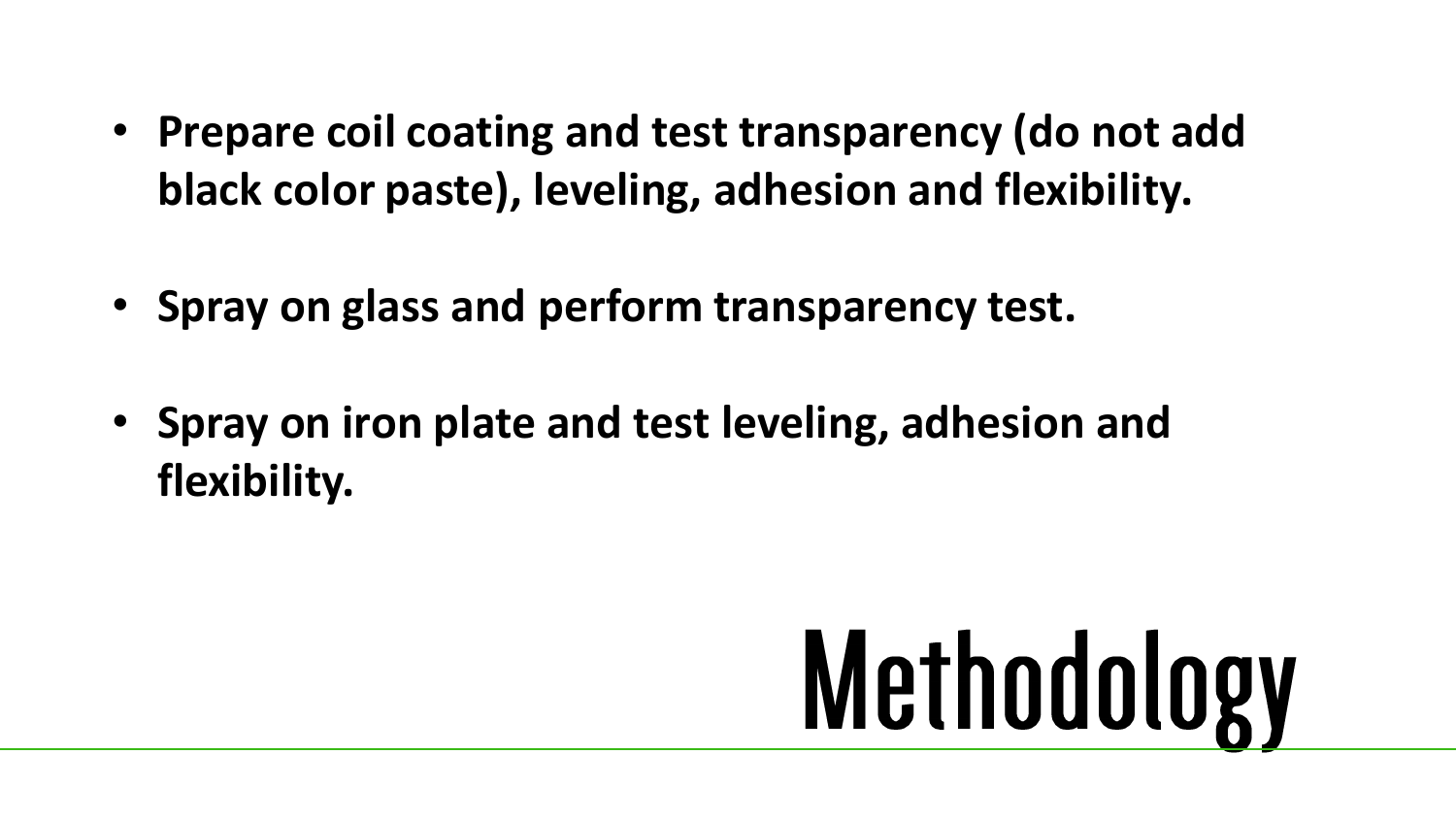| <b>Leveling</b>                            | 0.1%           | 0.5% | <b>1%</b> | <b>2%</b> | 3% |  |
|--------------------------------------------|----------------|------|-----------|-----------|----|--|
| <b>Competitor Grade</b>                    | 12             | 10   | 11        | 14        | 15 |  |
| Doxflow 3290                               | $\overline{3}$ | 7    | 13        | 8         | 9  |  |
| <b>Doxflow 3100</b>                        | 5              | 6    | 4         |           |    |  |
| Note: 1 represents best leveling, 15 worst |                |      |           |           |    |  |

#### Doxflow 3100 shows the best leveling with scores of <6 across the board.

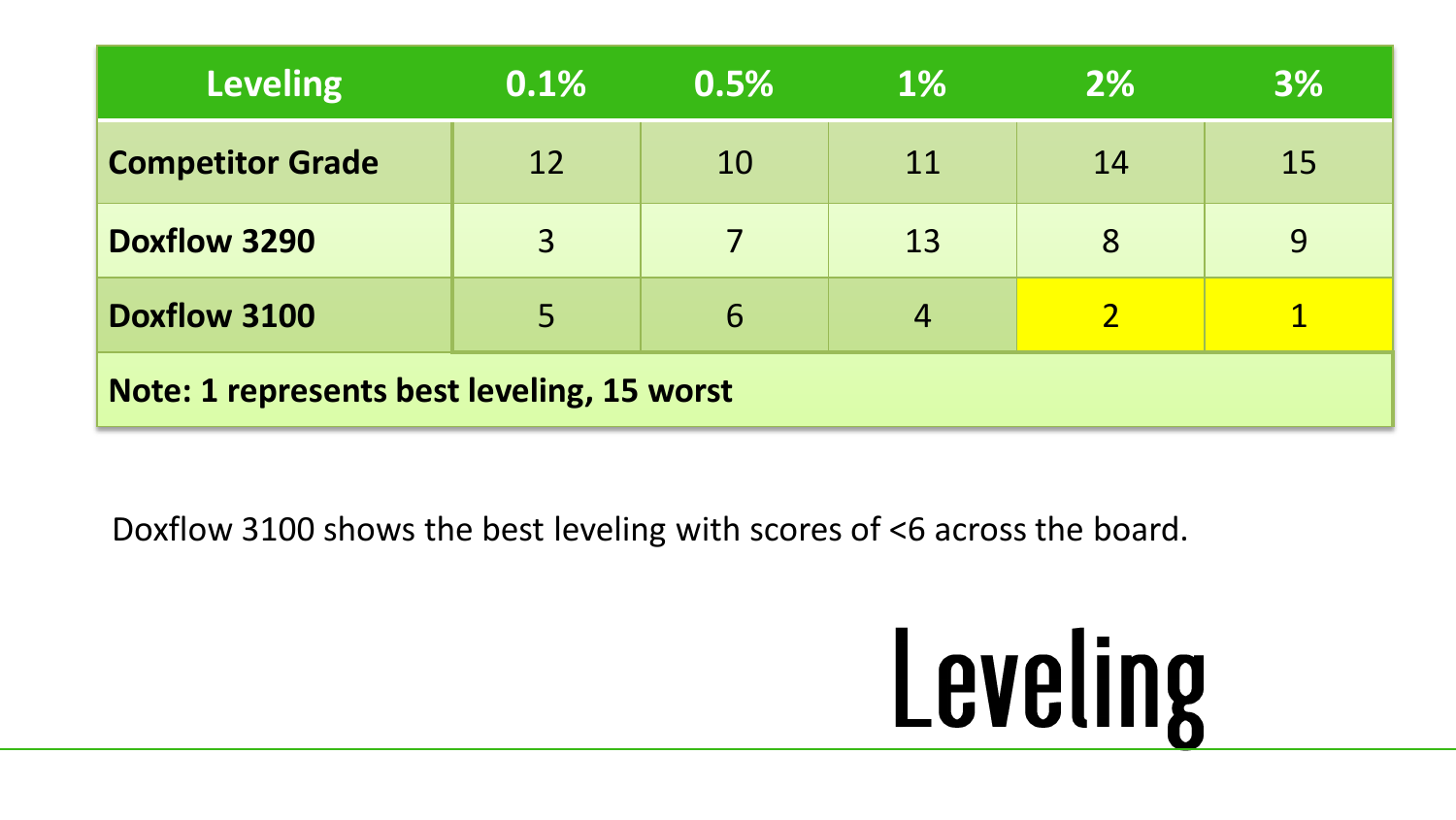| <b>Transparency</b>                  | 0.1% | 0.5% | <b>1%</b> | 2% | 3% |  |
|--------------------------------------|------|------|-----------|----|----|--|
| <b>Competitor Grade</b>              |      |      |           | X  |    |  |
| <b>Doxflow 3290</b>                  |      |      |           |    | X  |  |
| <b>Doxflow 3100</b>                  |      |      |           |    |    |  |
| $Key:$ Transparent X Not Transparent |      |      |           |    |    |  |

Both Doxflow grades show superior performance to that of the competitor at higher dosage levels

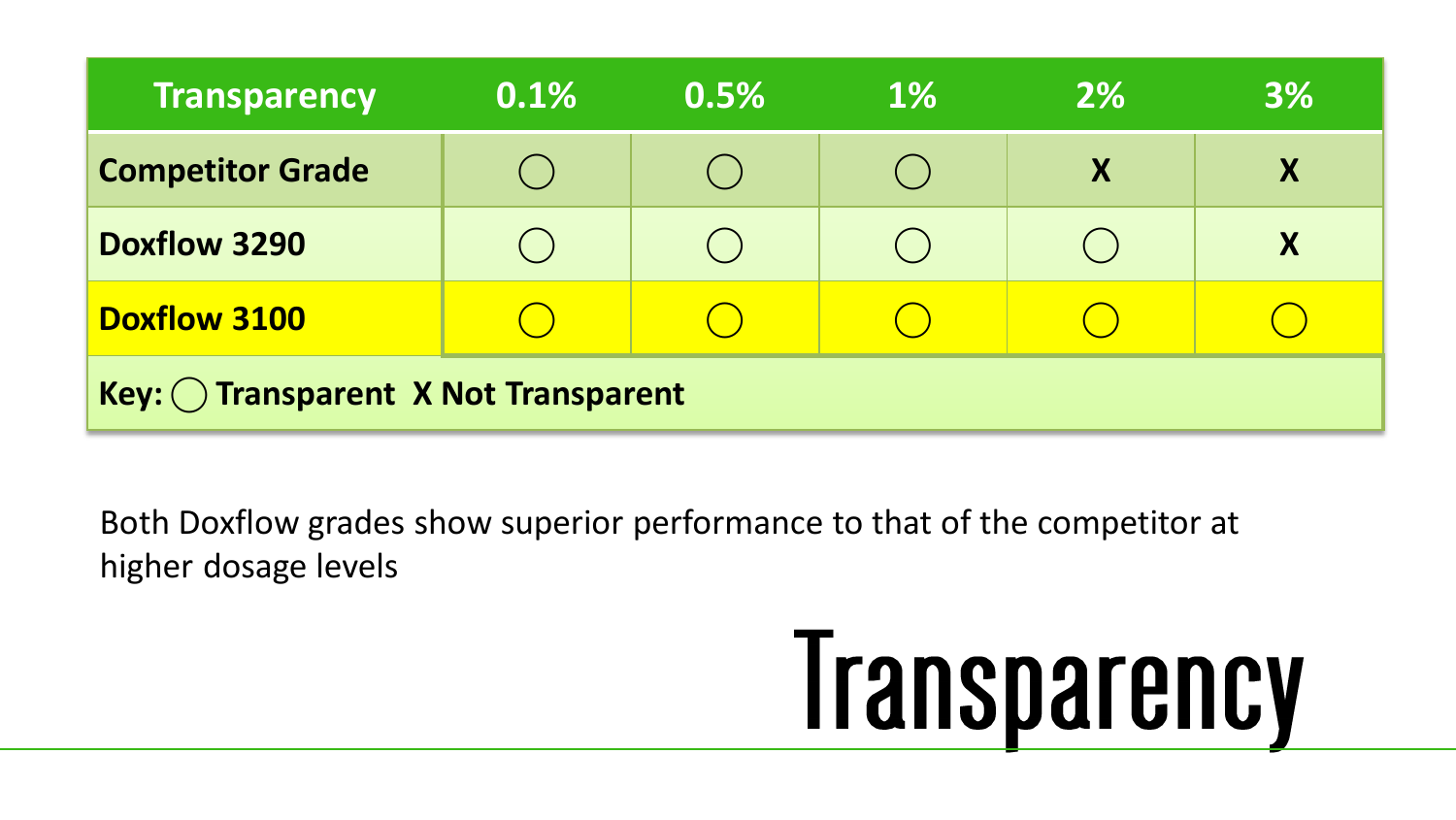| <b>Adhesion</b>                                  | 0.1%            | 0.5% | <b>1%</b>       | <b>2%</b> | <b>3%</b>       |
|--------------------------------------------------|-----------------|------|-----------------|-----------|-----------------|
| <b>Competitor Grade</b>                          | 2B              | 2B   | 3B              | 3B        | 4B              |
| <b>Doxflow 3290</b>                              | $\overline{AB}$ | 4B   | $\overline{AB}$ | 5B        | $\overline{AB}$ |
| <b>Doxflow 3100</b>                              | 4B              | 4B   | 3B              | 3B        | 4B              |
| On a scale of 5B-0B, 5B being the best adheision |                 |      |                 |           |                 |

Doxflow 3290 shows the best performance, with scores of 4B-5B at all dosage levels.

#### **Adhesion**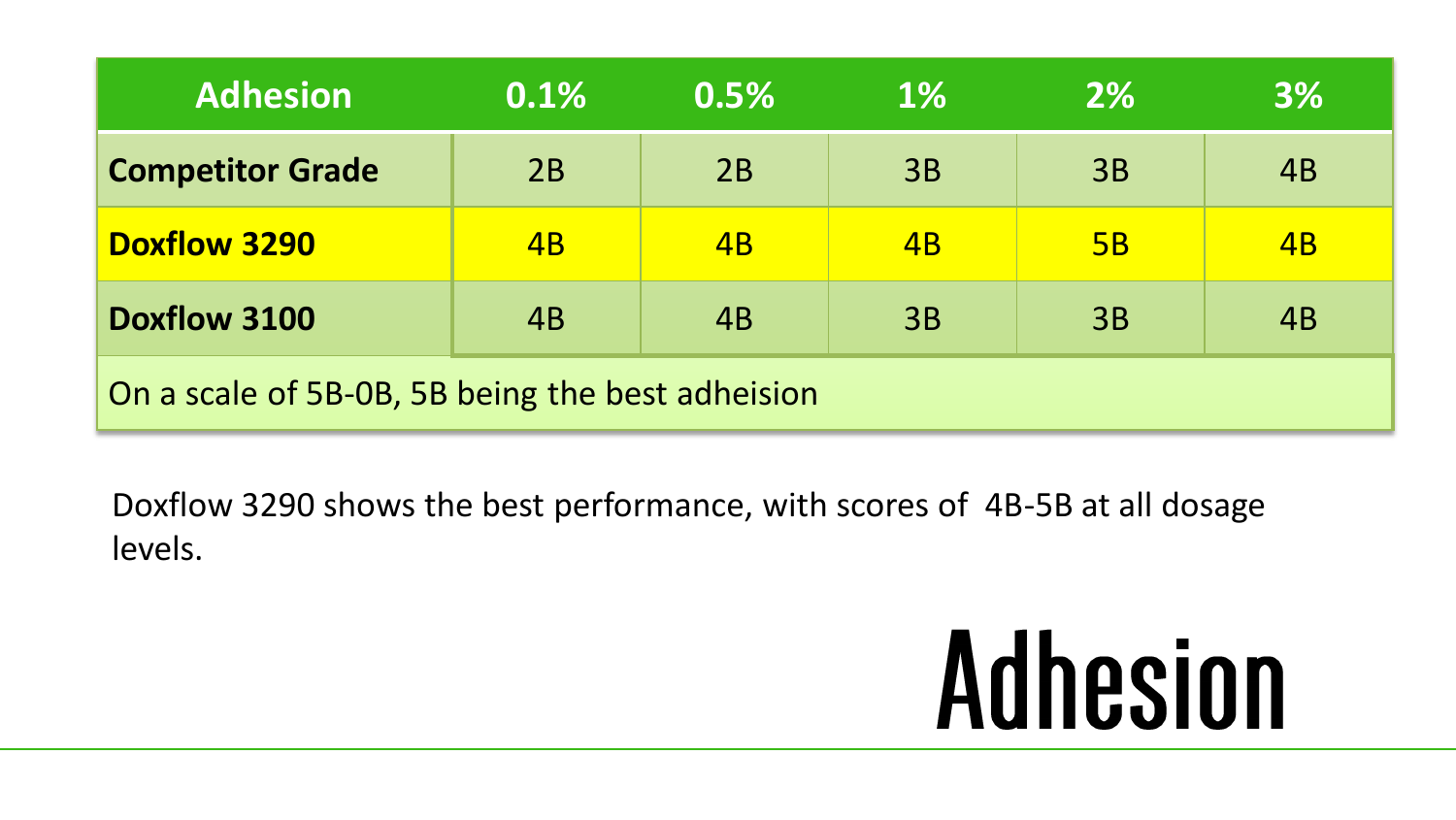

The competitor grade shows significant leveling defects. Doxflow 3100 provided a smooth surface, while 3290's performance was in between the two.

# Leveling: Spray Plate